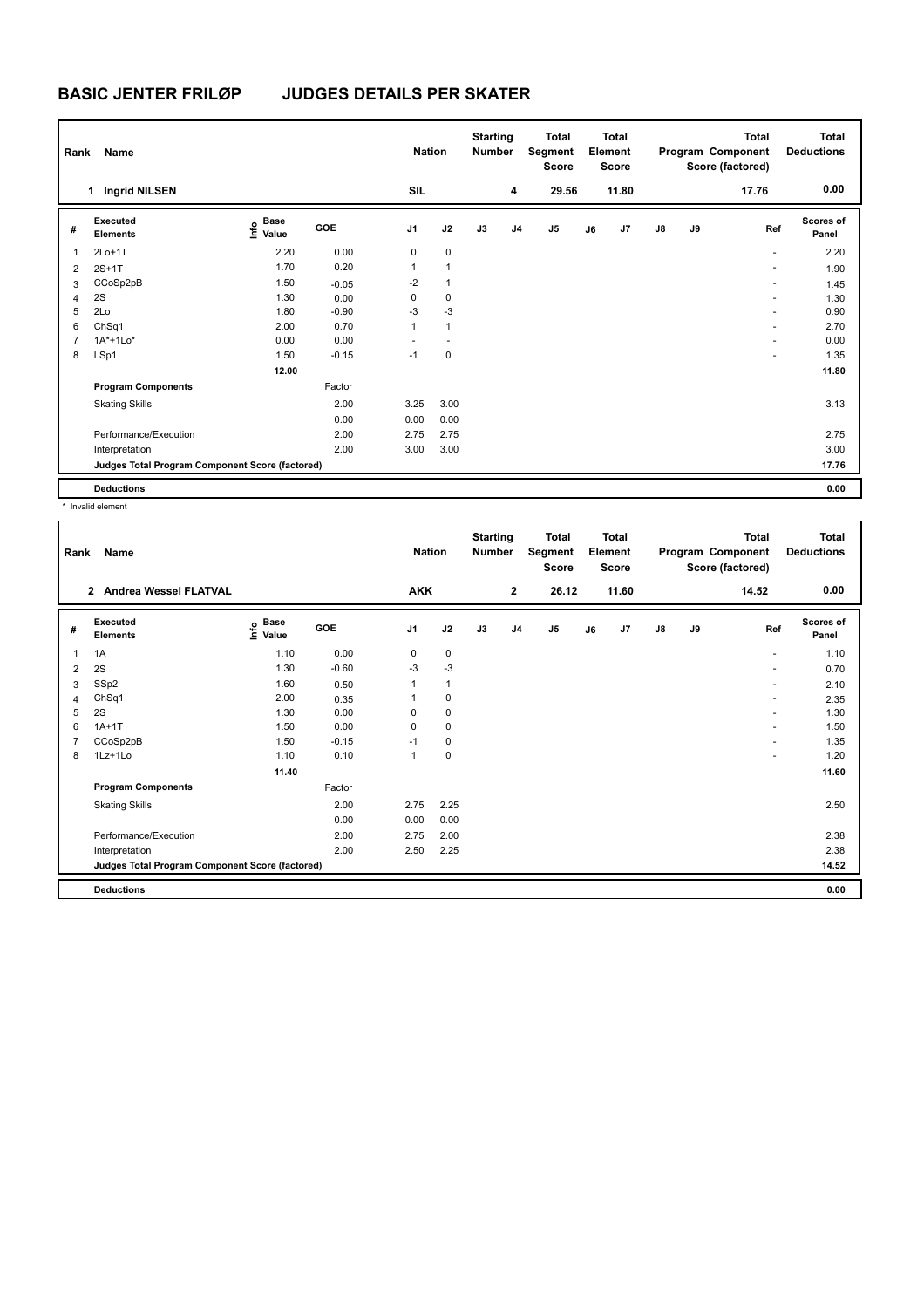# **BASIC JENTER FRILØP JUDGES DETAILS PER SKATER**

| Rank           | Name                                            |                                  |                   | <b>Nation</b>  |             | <b>Starting</b><br><b>Number</b> |                | <b>Total</b><br>Segment<br>Score |    | <b>Total</b><br>Element<br><b>Score</b> |               |    | <b>Total</b><br>Program Component<br>Score (factored) | <b>Total</b><br><b>Deductions</b> |
|----------------|-------------------------------------------------|----------------------------------|-------------------|----------------|-------------|----------------------------------|----------------|----------------------------------|----|-----------------------------------------|---------------|----|-------------------------------------------------------|-----------------------------------|
|                | <b>Ellen LERUM</b><br>3                         |                                  |                   | <b>BKK</b>     |             |                                  | 6              | 25.92                            |    | 11.40                                   |               |    | 15.52                                                 | 1.00                              |
| #              | Executed<br><b>Elements</b>                     | <b>Base</b><br>o Base<br>⊆ Value | GOE               | J <sub>1</sub> | J2          | J3                               | J <sub>4</sub> | J <sub>5</sub>                   | J6 | J7                                      | $\mathsf{J}8$ | J9 | Ref                                                   | <b>Scores of</b><br>Panel         |
| $\overline{1}$ | $1A+2Lo<$                                       | 2.40                             | $-0.75$           | $-2$           | $-3$        |                                  |                |                                  |    |                                         |               |    | ٠                                                     | 1.65                              |
| $\overline{2}$ | 2Lo                                             | 1.80                             | $-0.90$           | $-3$           | $-3$        |                                  |                |                                  |    |                                         |               |    | ٠                                                     | 0.90                              |
| 3              | 2S                                              | 1.30                             | $-0.60$           | $-3$           | $-3$        |                                  |                |                                  |    |                                         |               |    | ٠                                                     | 0.70                              |
| 4              | 2S                                              | 1.30                             | $-0.10$           | 0              | $-1$        |                                  |                |                                  |    |                                         |               |    | $\overline{\phantom{a}}$                              | 1.20                              |
| 5              | ChSq1                                           | 2.00                             | $-0.50$           | $-1$           | $-1$        |                                  |                |                                  |    |                                         |               |    | ٠                                                     | 1.50                              |
| 6              | CCoSp3p2                                        | 2.50                             | 0.00              | $\Omega$       | $\mathbf 0$ |                                  |                |                                  |    |                                         |               |    | ٠                                                     | 2.50                              |
| 7              | 1A                                              | 1.10                             | 0.00              | 0              | $\mathbf 0$ |                                  |                |                                  |    |                                         |               |    | ٠                                                     | 1.10                              |
| 8              | SSp2                                            | 1.60                             | 0.25              | 1              | $\mathbf 0$ |                                  |                |                                  |    |                                         |               |    | ٠                                                     | 1.85                              |
|                |                                                 | 14.00                            |                   |                |             |                                  |                |                                  |    |                                         |               |    |                                                       | 11.40                             |
|                | <b>Program Components</b>                       |                                  | Factor            |                |             |                                  |                |                                  |    |                                         |               |    |                                                       |                                   |
|                | <b>Skating Skills</b>                           |                                  | 2.00              | 2.25           | 2.50        |                                  |                |                                  |    |                                         |               |    |                                                       | 2.38                              |
|                |                                                 |                                  | 0.00              | 0.00           | 0.00        |                                  |                |                                  |    |                                         |               |    |                                                       |                                   |
|                | Performance/Execution                           |                                  | 2.00              | 2.50           | 2.75        |                                  |                |                                  |    |                                         |               |    |                                                       | 2.63                              |
|                | Interpretation                                  |                                  | 2.00              | 2.75           | 2.75        |                                  |                |                                  |    |                                         |               |    |                                                       | 2.75                              |
|                | Judges Total Program Component Score (factored) |                                  |                   |                |             |                                  |                |                                  |    |                                         |               |    |                                                       | 15.52                             |
|                | <b>Deductions</b>                               |                                  | $-1.00$<br>Falls: |                |             |                                  |                |                                  |    |                                         |               |    |                                                       | $-1.00$                           |

< Under-rotated jump

| Rank | Name                                            |                                           |            | <b>Nation</b>  |              | <b>Starting</b><br><b>Number</b> |                | <b>Total</b><br>Segment<br><b>Score</b> |    | Total<br>Element<br><b>Score</b> |               |    | <b>Total</b><br>Program Component<br>Score (factored) | <b>Total</b><br><b>Deductions</b> |
|------|-------------------------------------------------|-------------------------------------------|------------|----------------|--------------|----------------------------------|----------------|-----------------------------------------|----|----------------------------------|---------------|----|-------------------------------------------------------|-----------------------------------|
|      | 4 Ane Katrin ERVIK                              |                                           |            | <b>TSK</b>     |              |                                  | 5              | 23.76                                   |    | 7.50                             |               |    | 16.26                                                 | 0.00                              |
| #    | Executed<br><b>Elements</b>                     | $\frac{e}{E}$ Base<br>$\frac{E}{E}$ Value | <b>GOE</b> | J <sub>1</sub> | J2           | J3                               | J <sub>4</sub> | J5                                      | J6 | J7                               | $\mathsf{J}8$ | J9 | Ref                                                   | <b>Scores of</b><br>Panel         |
| 1    | LSp2                                            | 1.90                                      | $-0.15$    | $-1$           | 0            |                                  |                |                                         |    |                                  |               |    | $\blacksquare$                                        | 1.75                              |
| 2    | 1A                                              | 1.10                                      | 0.00       | 0              | 0            |                                  |                |                                         |    |                                  |               |    | $\overline{\phantom{a}}$                              | 1.10                              |
| 3    | 2S<<                                            | 0.40                                      | $-0.30$    | $-3$           | $-3$         |                                  |                |                                         |    |                                  |               |    | $\overline{\phantom{a}}$                              | 0.10                              |
| 4    | $1F+1T$                                         | 0.90                                      | $-0.05$    | $-1$           | 0            |                                  |                |                                         |    |                                  |               |    | $\overline{\phantom{a}}$                              | 0.85                              |
| 5    | $1A+1T$                                         | 1.50                                      | $-0.40$    | $-1$           | $-3$         |                                  |                |                                         |    |                                  |               |    | $\overline{\phantom{a}}$                              | 1.10                              |
| 6    | Ch <sub>Sq1</sub>                               | 2.00                                      | 0.10       | $-1$           | $\mathbf{1}$ |                                  |                |                                         |    |                                  |               |    | ÷                                                     | 2.10                              |
| 7    | 1Lo                                             | 0.50                                      | 0.00       | $\Omega$       | $\mathbf 0$  |                                  |                |                                         |    |                                  |               |    | $\blacksquare$                                        | 0.50                              |
| 8    | CCoSp                                           | 0.00                                      | 0.00       |                |              |                                  |                |                                         |    |                                  |               |    |                                                       | 0.00                              |
|      |                                                 | 8.30                                      |            |                |              |                                  |                |                                         |    |                                  |               |    |                                                       | 7.50                              |
|      | <b>Program Components</b>                       |                                           | Factor     |                |              |                                  |                |                                         |    |                                  |               |    |                                                       |                                   |
|      | <b>Skating Skills</b>                           |                                           | 2.00       | 2.00           | 2.75         |                                  |                |                                         |    |                                  |               |    |                                                       | 2.38                              |
|      |                                                 |                                           | 0.00       | 0.00           | 0.00         |                                  |                |                                         |    |                                  |               |    |                                                       |                                   |
|      | Performance/Execution                           |                                           | 2.00       | 2.25           | 3.25         |                                  |                |                                         |    |                                  |               |    |                                                       | 2.75                              |
|      | Interpretation                                  |                                           | 2.00       | 2.75           | 3.25         |                                  |                |                                         |    |                                  |               |    |                                                       | 3.00                              |
|      | Judges Total Program Component Score (factored) |                                           |            |                |              |                                  |                |                                         |    |                                  |               |    |                                                       | 16.26                             |
|      | <b>Deductions</b>                               |                                           |            |                |              |                                  |                |                                         |    |                                  |               |    |                                                       | 0.00                              |

<< Downgraded jump